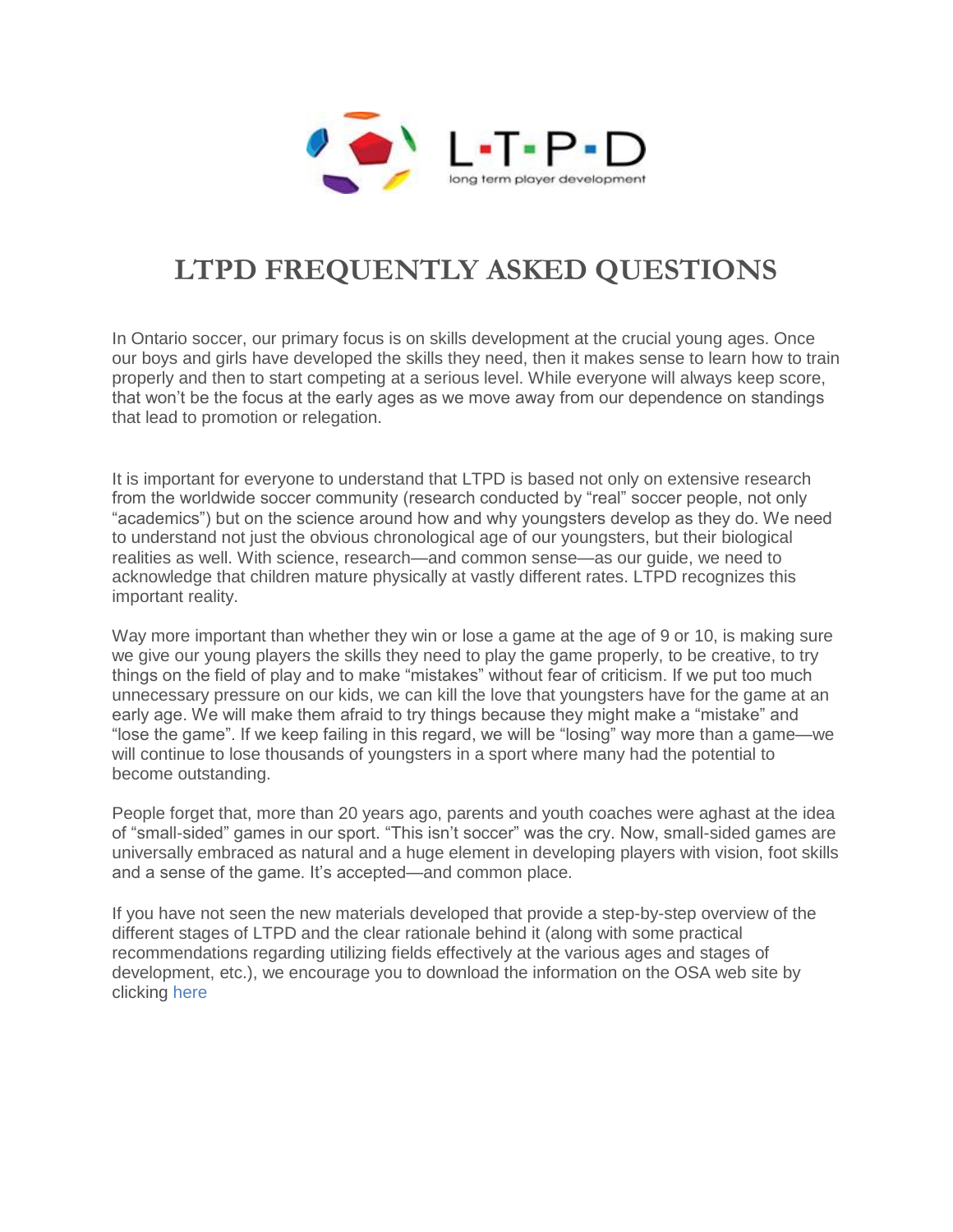Here are some of the questions we continue to receive:

# **1. What is LTPD?**

LTPD stands for Long-Term Player Development. It represents a philosophy that is much more focused on ensuring players who love soccer stay in the game for life and enjoy the experience. It further ensures that all players—recreational and the more talented, competitive players—are developed to their full potential. LTPD (though not necessarily with a formal "name" attached to it) is common practice in many of the best soccer nations in the world. It stresses, especially at the crucial early development ages, far less emphasis on games and "winning", and much more on a positive learning environment with educated coaches who encourage practice, touches, creativity, skill development and learning how to play and enjoy the game. In Ontario, we are working toward an approach where players U12 and younger will practice and train much more than they play in "games", with field sizes and training methods geared to specific development stages, which can be different for every young player.

Although the LTPD initiative is a directive from Canadian Sport for Life and mandated by the Canadian Soccer Association, it is not something we are doing in Ontario because "we have to". We know the system needs to change and that we need to make the game more child friendly in the younger development stages for the benefit of all our youngsters in the game.

In short, we are committed to a different mindset, creating a soccer culture that is about really getting the best out of our players, so they continue to learn and grow every day. Everything we do going forward will be rooted in this objective: what is best for the player to help them reach their potential.

# **2. Is this about developing elite level athletes or recreational players?**

LTPD is for *all players* the recreational player and the player who wants to play for Canada or play professionally.

The focus of LTPD is to help both the player who is in youth soccer strictly for fun and fitness, but also the talented youngster who dreams of a future in the sport—be it a scholarship and/or to play professionally or for the Canadian National team.

# **3. Isn't this just another trendy thing recommended by academics that don't even know soccer?**

One of the great things about LTPD is that it is much more than an academic exercise. It is a proven of developing players—with science and research to back the claims—long already utilized by soccer nations in the world, including Spain, Denmark, South Africa, Germany, the United States, Australia and many others. England has embarked on this road as well, because top former players and coaches there have identified that the emphasis at the early ages on "winning" hurts true player development.

So if you are playing for fun, we want the experience to truly be fun. If you are playing for fun *and* want to go further in the game, we know from international "best practices" that this approach will grow the sport in Ontario and Canada.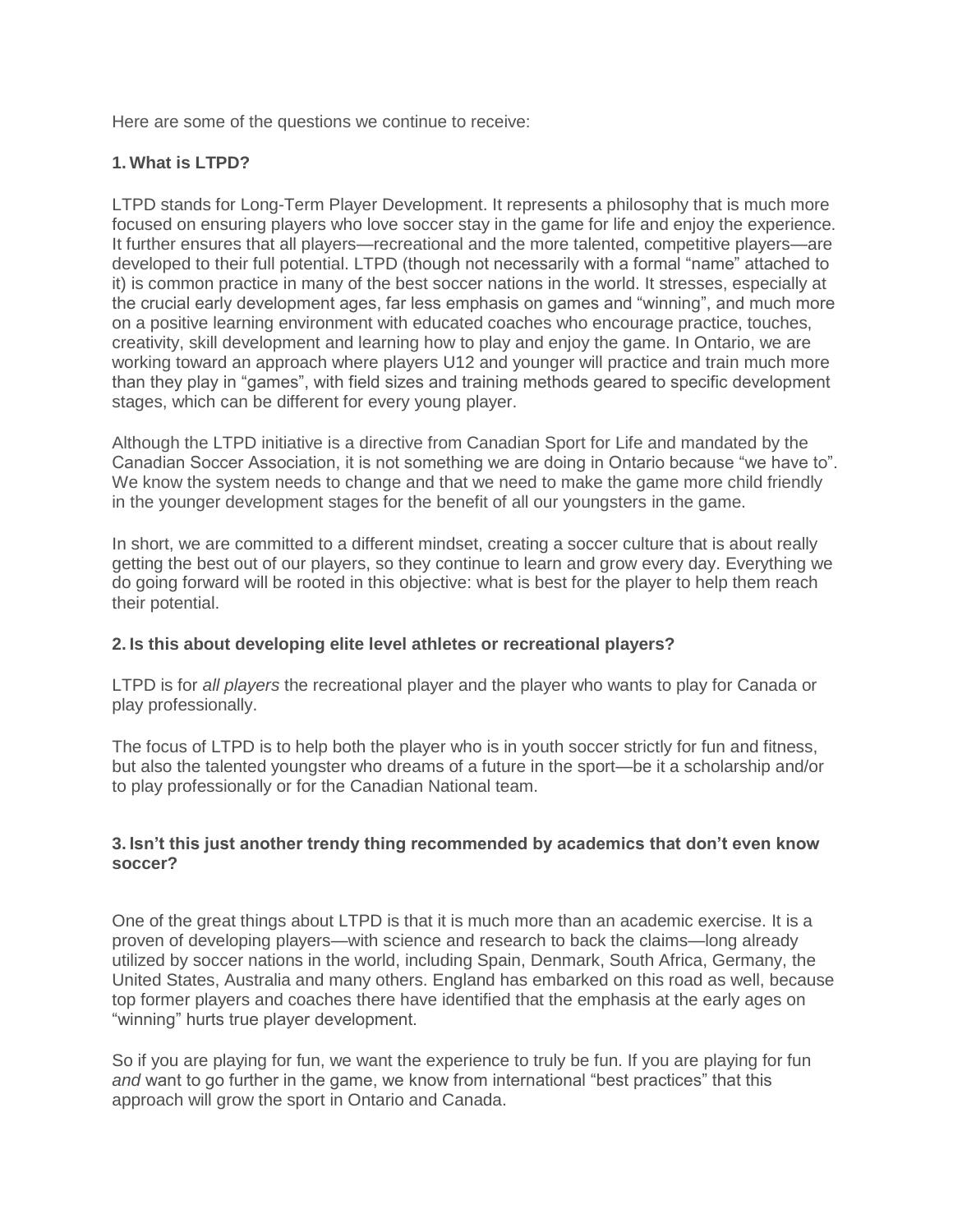# **4. I talked to my child's coach and they said they didn't agree with LTPD. Why is this being pushed on us?**

There has been pushback from some coaches and parents. That's natural. And we want to be clear. Some great work has taken place in the province; we are building on that good practice and ensuring that it is consistent throughout the province. We have many great coaches who have developed very good players. Many Clubs and Academies have done some wonderful things for years and are ahead of this curve. Our communication and education programs will help coaches to understand LTPD and reduce the resistance.

# **5. Are you getting rid of the Ontario Youth Soccer League (OYSL)? If so, why? It was a great league for good players.**

The OYSL has played an important role for many years. Over the past twenty plus months, we have had some top soccer people in the province, part of our Technical Advisory Committee (TAC) research what is being done elsewhere (in British Columbia, for example, and in soccer centers around the world) and what is the best way to structure our competitive leagues to ensure we give our players the best chance to develop and reach their potential in soccer.

One of the things we have identified is that, rather than create an elite development league that tends to draw individual teams that are built around "star" players (and unfortunately, quite often players who have been "poached" from other Clubs/teams), we have established key "standards"—benchmarks that Clubs must achieve in order to be considered to have their teams play in a high-level development program.

So, rather than promotion and relegation as driving factors (and some of the many negatives that come with that approach in youth soccer) Clubs will now need to meet LTPD standards technically and organizationally.

# **6. LTPD sounds great why is it taking so long getting it implemented?**

Based on the extensive feedback we are receiving, we know already that we are moving way too fast for some, and way too slow for others. Some want change things tomorrow; others would prefer the status quo.

Our job is to listen to everyone who has the best interests of the children at heart, and then do what is right based on LTPD values—and lots of real-life experience and very current research. It is clear that LTPD is a great approach, and from a timing perspective, we want to do things right, rather than quickly. So we have adopted a phased-in approach to LTPD.

As we kick off the 2013 outdoor season, many of our Districts have done a great job of leading the way when it comes to LTPD implementation.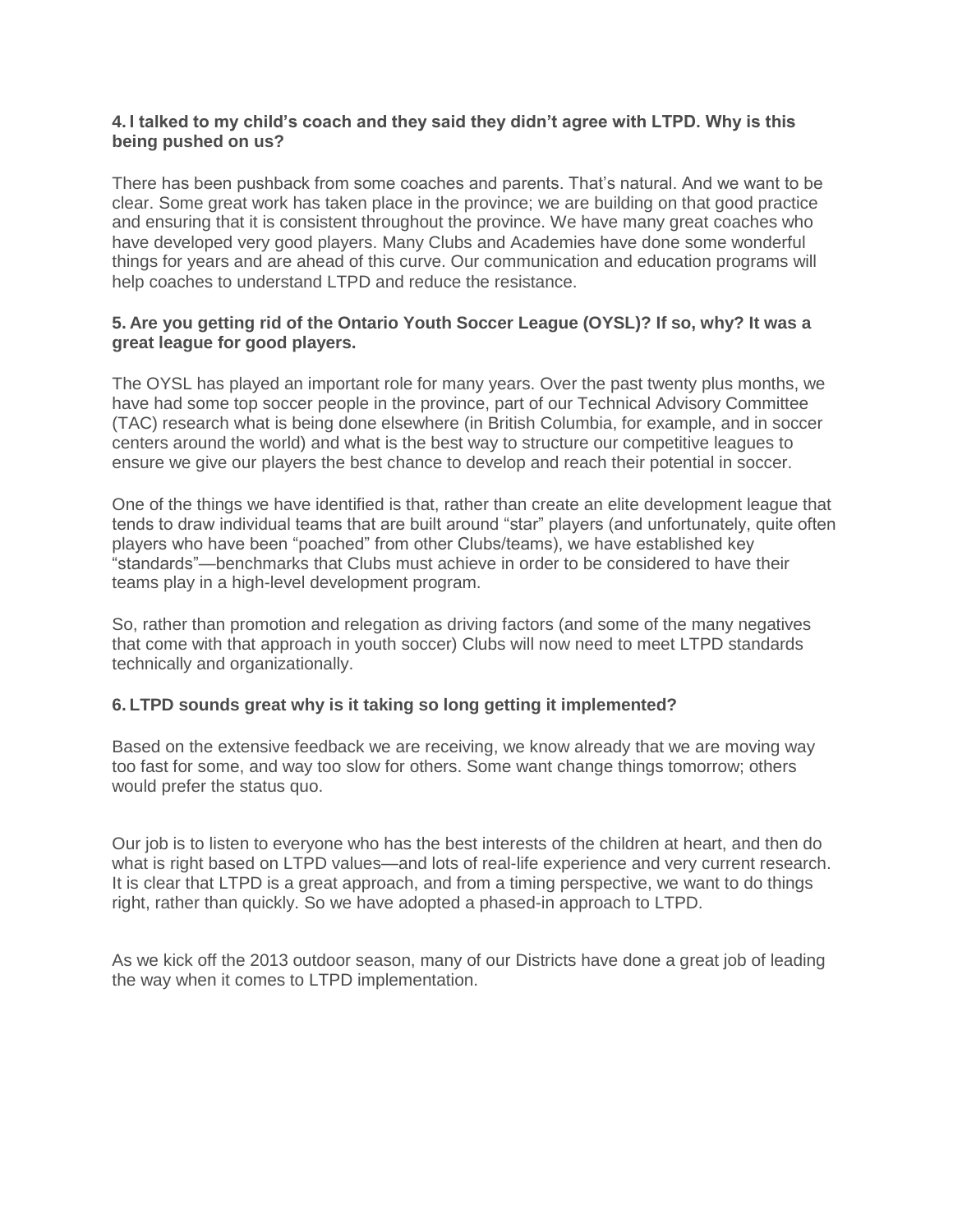# **Scores/Standings**

#### **7. It makes no sense to play a sport and never keep score and not have standings. How else do we know how our kids are doing?**

While parents are of course interested in how their son or daughter's team is "doing", most parents are understandably most concerned with **a)** is their child enjoying the sport they are participating in and **b)** are they seeing an improvement in the skill level of their child. While watching "games" can be enjoyable, unfortunately too many parents—and yes, coaches—take games and game results far too seriously at the early ages. This creates a focus on scores, winning games and league standings even at the early ages (U8-U12, for example) when the focus really should be on whether each player is having fun, progressing and developing as they can and should.

Parents want to see enjoyment and they like to see improvement. When we really strive to focus on those things, we are helping the child the most. We want to encourage our coaches to help to develop every player on their roster—not just the oldest or biggest and fastest or those who can boot the ball down the field the furthest. *Every* child should be able to work on their skills and get lots of playing time and touches at the early ages.

Kids will always keep scores. That's natural. Youngsters are naturally competitive. If people want to "keep score" they can, of course. But the point is we won't use game scores to build a system of promotion and relegation, which feeds the cycle of focusing on a few "big" or fast players "poached" by coaches to ensure victory and promotion to a higher-level league. Again, we are far more interested in ensuring our coaches are trained to develop *all players* - not just the so-called "best" at those early ages, while other youngsters sit and watch.

#### **8. Parents aren't happy with no scores, no standings no promotion**

In fact, there will be games at the early ages. But scores won't be kept in the formal sense of standings leading to promotion and relegation. (Kids will know the score, of course. It's human nature to be competitive.)

Yes it will be an adjustment for some parents and coaches who live for trophies at the young ages. But that approach has got us where we are now: players dropping out of the sport because of senseless pressure from coaches with misplaced priorities and from parents who too often ruin the sporting experience for their own children.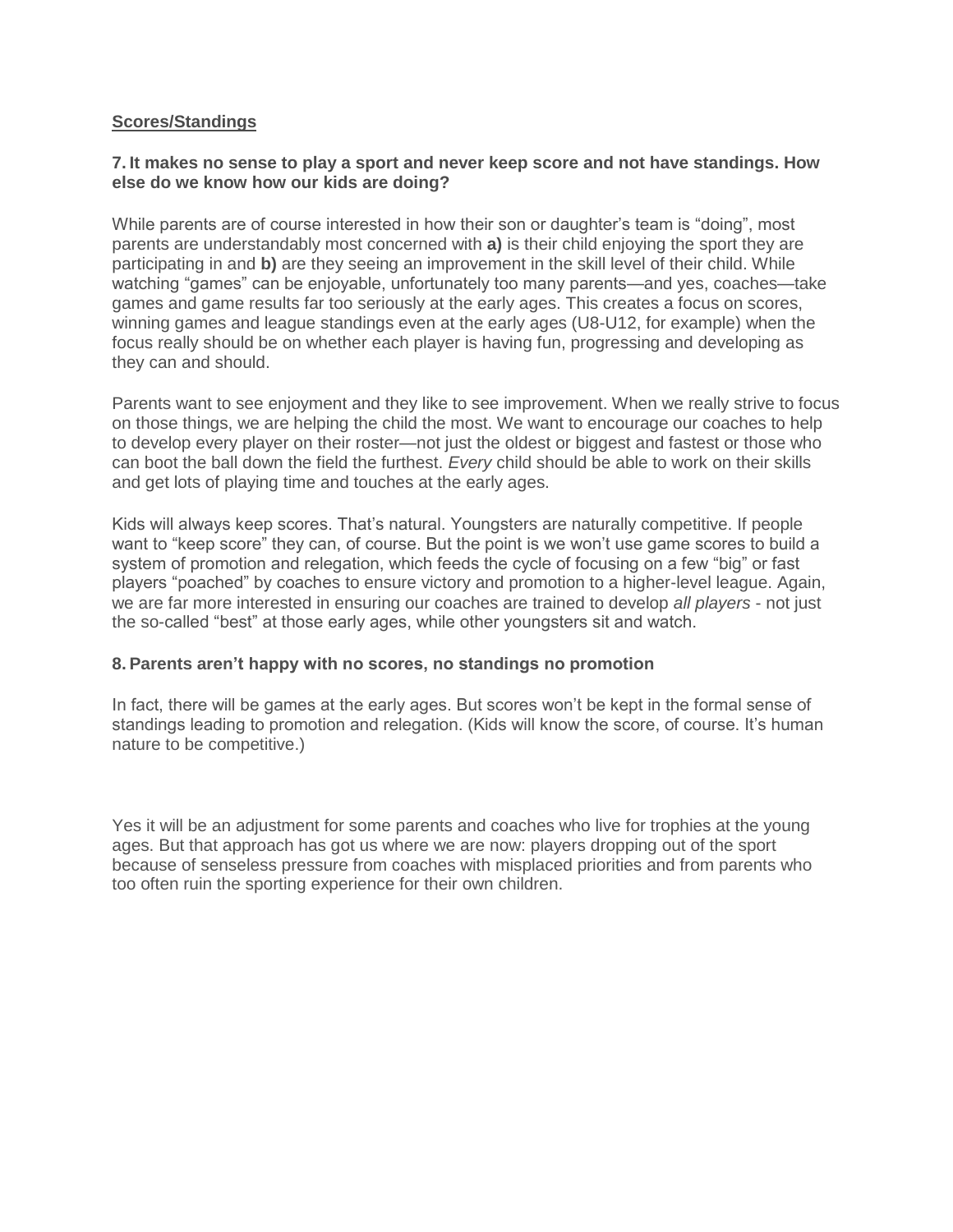# **Competition**

# **9. Competition is a natural part of life—why take it away from children? Isn't it better to learn to compete in a controlled environment such as on the soccer pitch?**

Competition is "part of life" without question. But at the early ages (U8-U12) we need to focus on enjoyment and skill development. We have been lacking in this regard for too long in Canada. Our kids have natural talent, as much as anyone in the world. But if they don't receive the best type of training, skills development and coaching at the early ages those that aspire to play internationally someday won't be ready to compete with the world's best in later years.

So we need to do better, much better. And with the focus of LTPD, we will. Part of that is a focus on skills for *all players*, rather than just games and "winning" because a couple of kids are big and fast or can kick the ball a long way. Once youngsters reach an appropriate age range, U13, there will be plenty of opportunity to focus on game outcomes—and to learn how to "win" and lose"—at a recreational or elite level here in Ontario.

# **10**. **Why are Clubs being pushed to have more coaches certified?**

While volunteer parent coaches can provide a valuable service to soccer, it has become apparent that if we are to really progress as a sport at the Club level, in terms of how we train and develop players, we need to enhance how we coach the game at all stages of the sport.

While there are many fine coaches in the system that do not have their coaching certification, we still need to set a higher bar in terms of what we expect from coaches. The new Canadian Soccer Association (CSA) coaching curriculum is outstanding. Any coach, no matter how experienced, will benefit by attending the new development stage appropriate courses. All children deserve a trained coach, it's our plan to enable your child to have a trained coach.

# **14. Where do Referees fit in LTPD?**

Referees have a huge role to play in the new player pathway. A huge component of our "Respect in Soccer" initiative has to do with ensuring that our referees—at all levels—are treated with the respect they deserve on and off the pitch.

We are currently in the process of reviewing the Referee Education pathway and looking working to align the referee pathway to fit the LTPD Development stages. LTPD presents a wonderful opportunity to look a new ways to recruit, reward and retain referees within our wonderful sport that we are not going to miss.

# **15. Why are we doing this now?**

When would be a better time? In reality, this is a step that should have been taken long ago. This approach to developing players is so common in most of the world there is no "name" for it;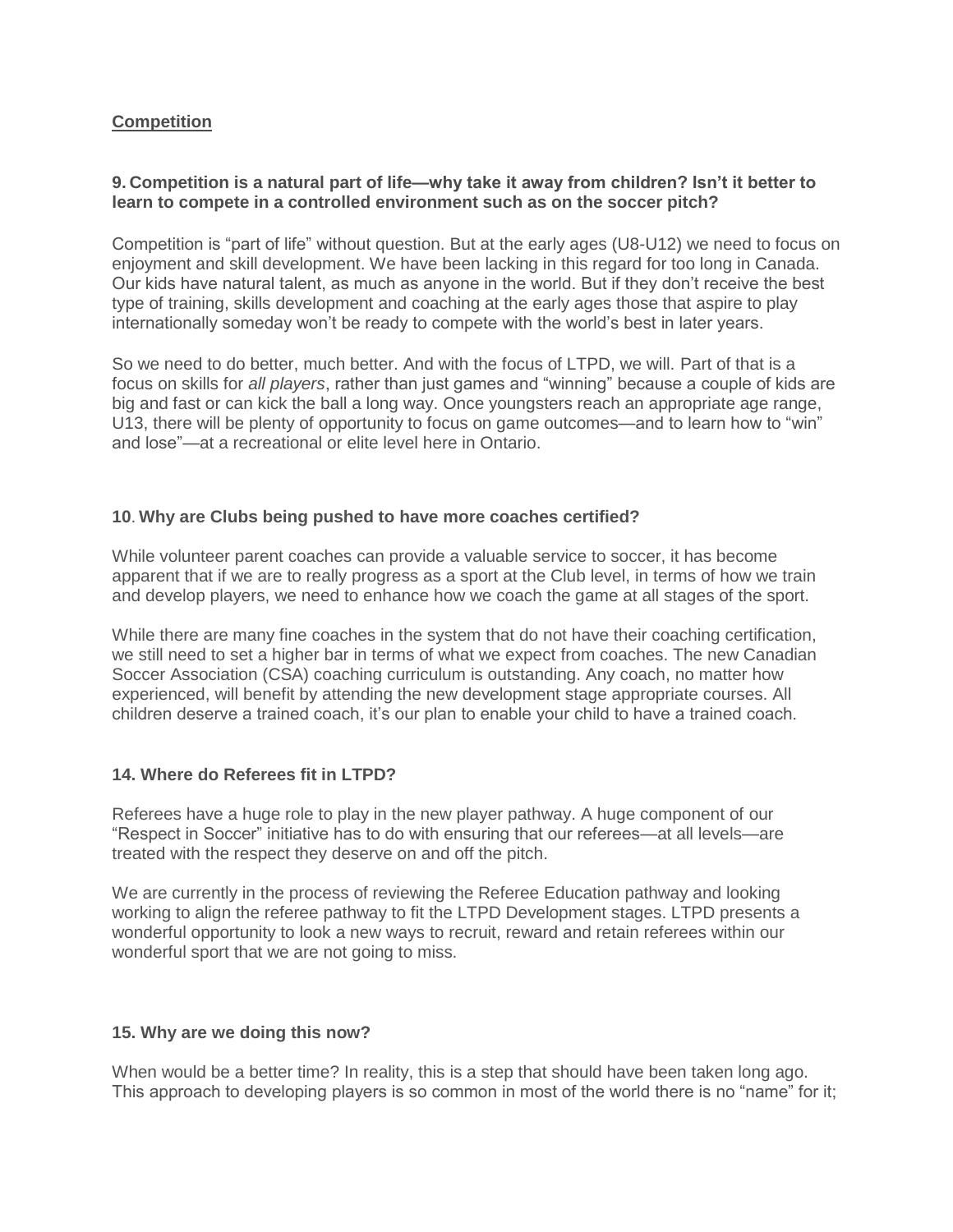it's just referred to a Player Development.

For those that don't have the time to review the vast amount of research that is widely available (including on our OSA web site), or the countless articles from high-level international soccer people pleading for us to take this approach, then we invite you to watch the video we released at the Soccer '12 Conference [http://www.ontariosoccer.net/LTPD.aspx.](http://www.ontariosoccer.net/LTPD.aspx) Listen to what some of the best Canadian players, including Diana Matheson of our Women's National team and current Major League Soccer MVP and Canadian National player Dwayne De Rosario have to say. They are imploring Ontario to follow this approach. They both stress that they wish they had this opportunity when they were young players. Canadian international David Edgar recently added his voice to the growing list of those who absolutely support this initiative.

# **Some criticisms of LTPD**

# **1) LTPD supposedly kills competition**

LTPD is not "killing competition". Yes, the intent is to move away at the early ages (U4 through U12) from an emphasis on game scores and standings that lead to promotion and relegation. But there will still be plenty of games—and lots of competition.

By implementing age and stage developmental programs where children will not be put under physical and mental stress we are actually encouraging competition. When Children feel more comfortable in their environment with the freedom to be creative and improvise they will actually compete more freely and often.

With the new Ontario Player Development League (OPDL) starting in 2014 there will be plenty of opportunity for not only great training but also very competitive, high level competition.

# **2) Young people need to learn to "win" and "lose"**

We're kidding ourselves if we think this has to be "taught" when children are 7, 8 or 9 years old. Youngsters who are in our sport purely for fun and fitness don't need to learn to "win" or "lose" at those young ages. Those who aspire to play at a more serious and competitive level will need to learn about winning and losing—at some point. The question is one of timing. Just as we do in the academic system, for example, our young people learn the basics before we test them on complex formulas. Kids are not taught algebra before they master (or are tested on) arithmetic.

Academically, we have an entire youth development phase where young people are "assessed", yes, but the "system" works to ensure that they are not discouraged from continuing to move ahead with their schooling. In fact, we consider it a major societal failure when kids drop out of school. When that happens too much, we study and assess how we can do a better job of motivating youngsters, teaching them better and keeping them focused and in school—so it has real meaning for them.

# **3) LTPD is only about finding players for the National team**

The reality is the vast majority of youngsters who play soccer in Ontario simply want to play and have fun. Those who stop playing, as we mentioned earlier, usually do so (and the research is